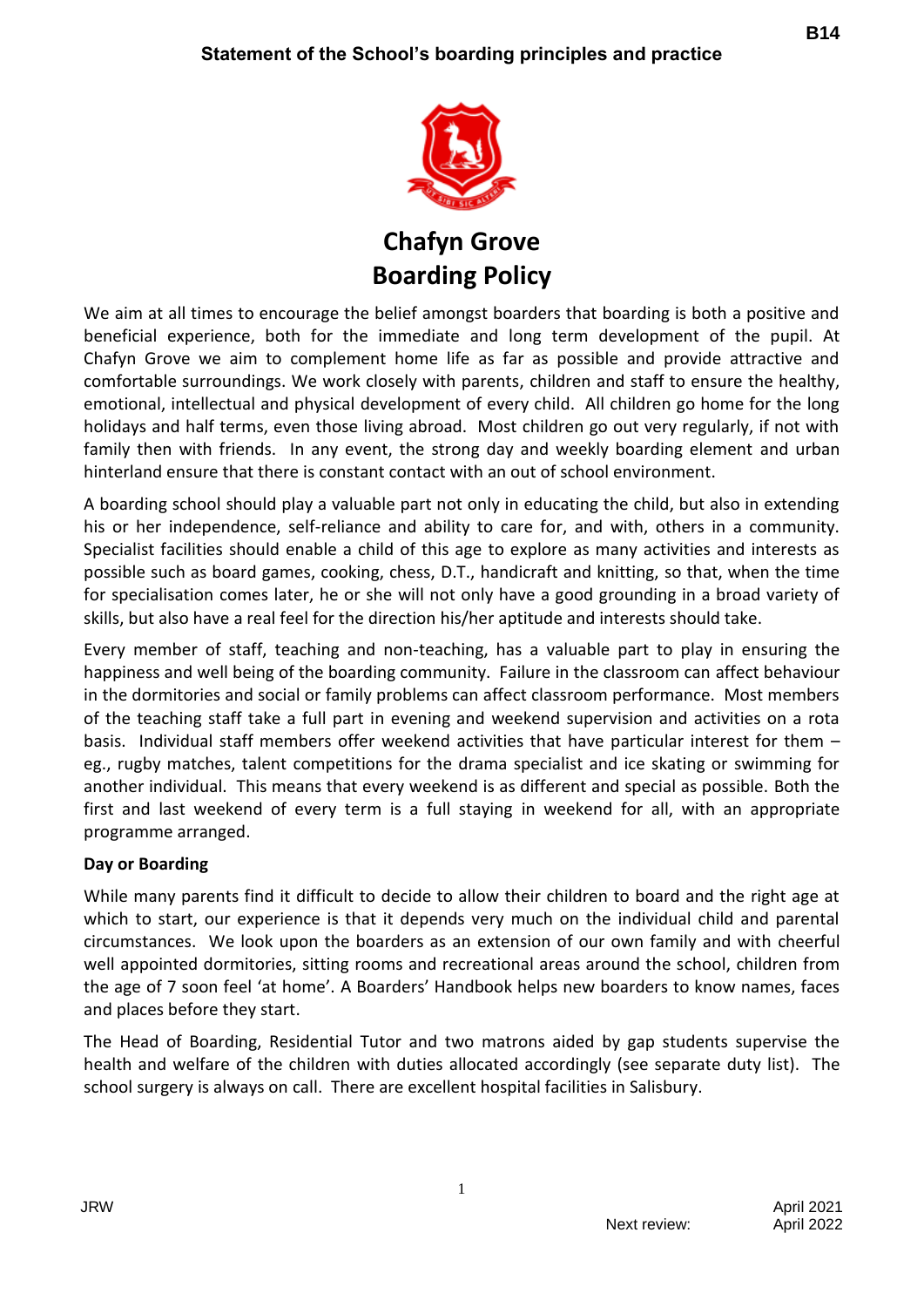Boarding has advantages in that there is no daily adjustment from home to school life and back again; there is a continuity of education that takes place both in and out of the classroom. Their close integration between academic and extra curricular studies makes it possible to create a balance difficult to achieve in any other system. Furthermore, boarders enjoy the constant companionship of children of their own age. All boarders are free to go home every weekend apart from the first and last of term but some 'remain in' to take advantage of the weekend activities on offer – there is always plenty going on and lots of people about to help, with a weekend duty housemaster, day duty staff, gap students and matrons to call upon.

At the same time those who are day children at Chafyn Grove are totally integrated into all aspects of school life during their school day; staying for prep is encouraged. We are pleased to welcome day children who wish to board for a night or a week on a casual basis, or more, if their parents are away on business or for some other reason – this also gives a day child a good 'taster' for boarding later on. The boarding house has a number of deals to encourage boarding amongst those who are not quite ready to commit to full boarding, but want to begin the process.

The resident staff all live in the main building and include the Head of Boarding and his wife, one other live in boarding tutor and four gap students. In addition, we have a school nurse on duty five days a week. We have two non-resident boarding matrons who share evening duties. The children are in dormitories with children of a similar age. In addition, the sick bay is available at all times for appropriate cases, whether boarding or not.

## **Parents**

We maintain as close and friendly relationships as possible with parents in order to best further their child's welfare, and instant communication with them, whether personally, via the phone or via email, is key in fostering reassurance. Any problems are discussed as quickly and as thoroughly as possible, though prevention rather than cure is the constant aim. Simply listening to accounts of problems being experienced is often the most effective medicine for parents and children.

Inevitably, any family problems affect the child's well being and progress at school. Bereavement, divorce, separation, sibling rivalry and emotional deprivation at home all have to be coped with here by supporting and encouraging the child.

Staff are advised not to interfere directly in the parent and child relationship or with the home situation in any way, although we are of course happy to advise or suggest options to any parent who asks for help.

## **Overseas Boarding Travel Arrangements**

We aim to take care of our boarders every step of the way, including making sure that they travel to and from our School safely. If a parent, guardian or nominated proxy is not available to deliver or collect a boarder, the School will provide escorted travel within the UK particularly to and from nearby UK airports (Southampton, Bournemouth, Bristol, Gatwick or Heathrow). The School will charge for any transportation costs.

2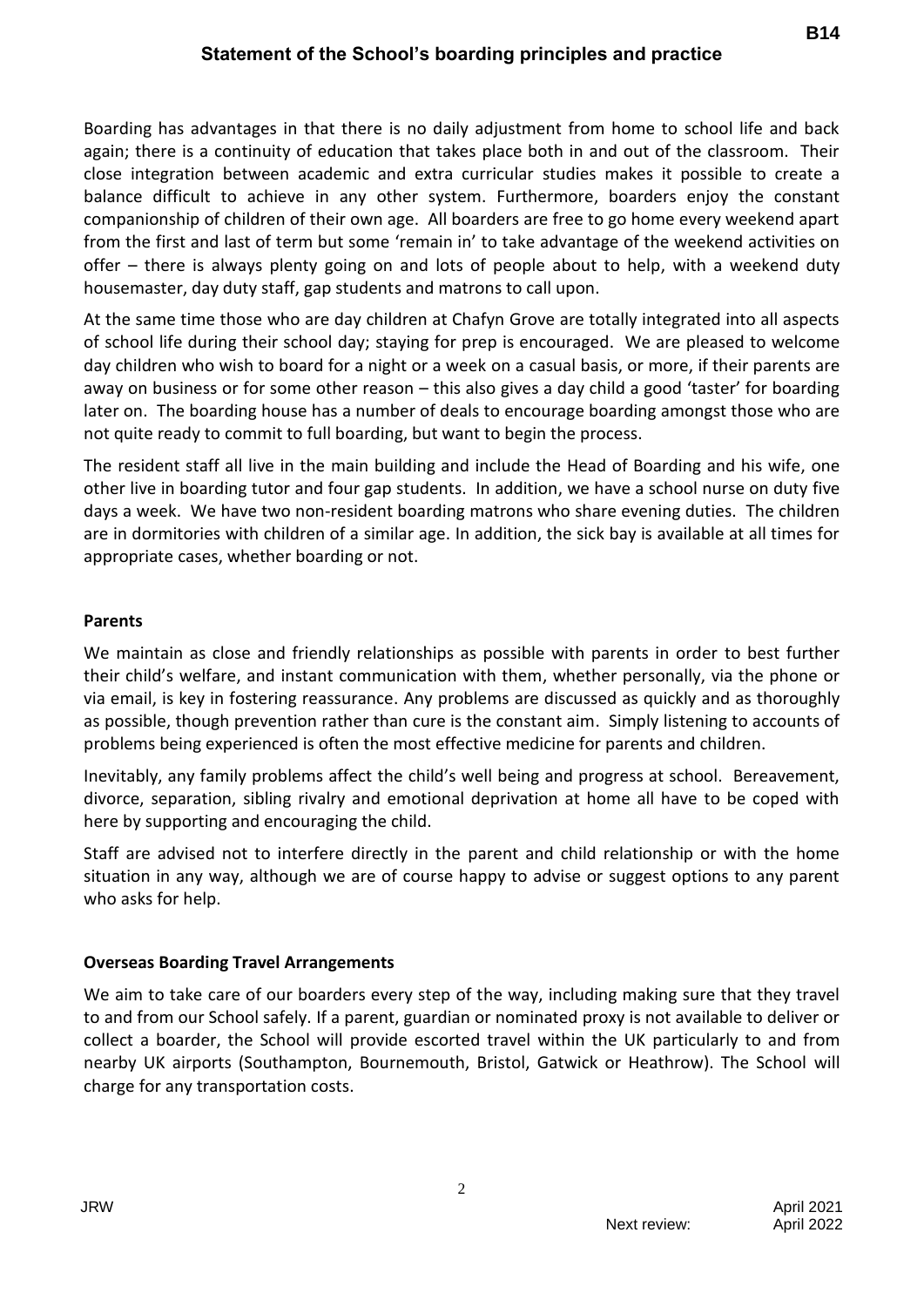## **Statement of the School's boarding principles and practice**

The School cannot take responsibility for making overseas travel arrangements as this responsibility rests with parents or guardians, including purchasing tickets, currency and renewing passports, visas and medical certificates etc.

The School will keep the following documents for each Child Student Visa applicant:

- A copy of the student's passport pages showing all personal identity details including leave stamps, immigration status including their permission to stay in the UK.
- A copy of the student's biometric residence permit (BRP).
- A record of the students absence/attendance including dates of arrive into and departure from the country, ports of departure and arrival etc.
- A history of the student's contact details to include a UK residential address and telephone numbers.
- A copy of the child's parents or legal guardians consent to the child's application, travel, reception and care arrangements in the UK.
- Details of any third party in the UK or another country who have helped to recruit the student.

#### **Reception On arrival**

The School will have a member of the boarding team on duty from 6pm on the day before the commencement of each new term (or following half term) or the evening following an exeat weekend to welcome the return of all boarders.

Special arrangements can be made for a member of the duty team to be available to meet children arriving earlier from overseas.

#### **Discipline and Pastoral Care**

#### **Aims and Approach**

We aim to make each child happy and secure so that they can feel confident enough to develop their talents and intellectual gifts to the full. We like to think that at Chafyn Grove we provide a happy and caring atmosphere. The children are able to fulfil their true potential both in and out of the classroom and to meet the challenge of modern society. Chafyn Grove is sufficiently traditional to believe that good manners and deference are keys to a maturing pupil. It is our firm belief that any boy or girl who comes to Chafyn Grove cannot fail to benefit from the surrounding and magnificent facilities, and the many and varied opportunities that will be on offer during their time at school.

#### **Structure**

There are four 'Eights' (houses) for reinforcing the right attitude to good behaviour, hard work and inter-house sport. Once a term the children and staff within the boarding house vote for a 'Head Boarder'. The Head Boarder is a Year 8 child who takes on a few responsibilities in the house, and is the representative of the boarders within the structure of the whole school. The Head Boarder represents the boarding house on the School Council, helps run activities with the younger boarders, helps staff with jobs around the house (such as tick off at supper time), says Grace at mealtimes. He/she is also encouraged to be on the lookout for children who might be struggling with boarding, and to liaise with the staff about anyone who they have concerns about.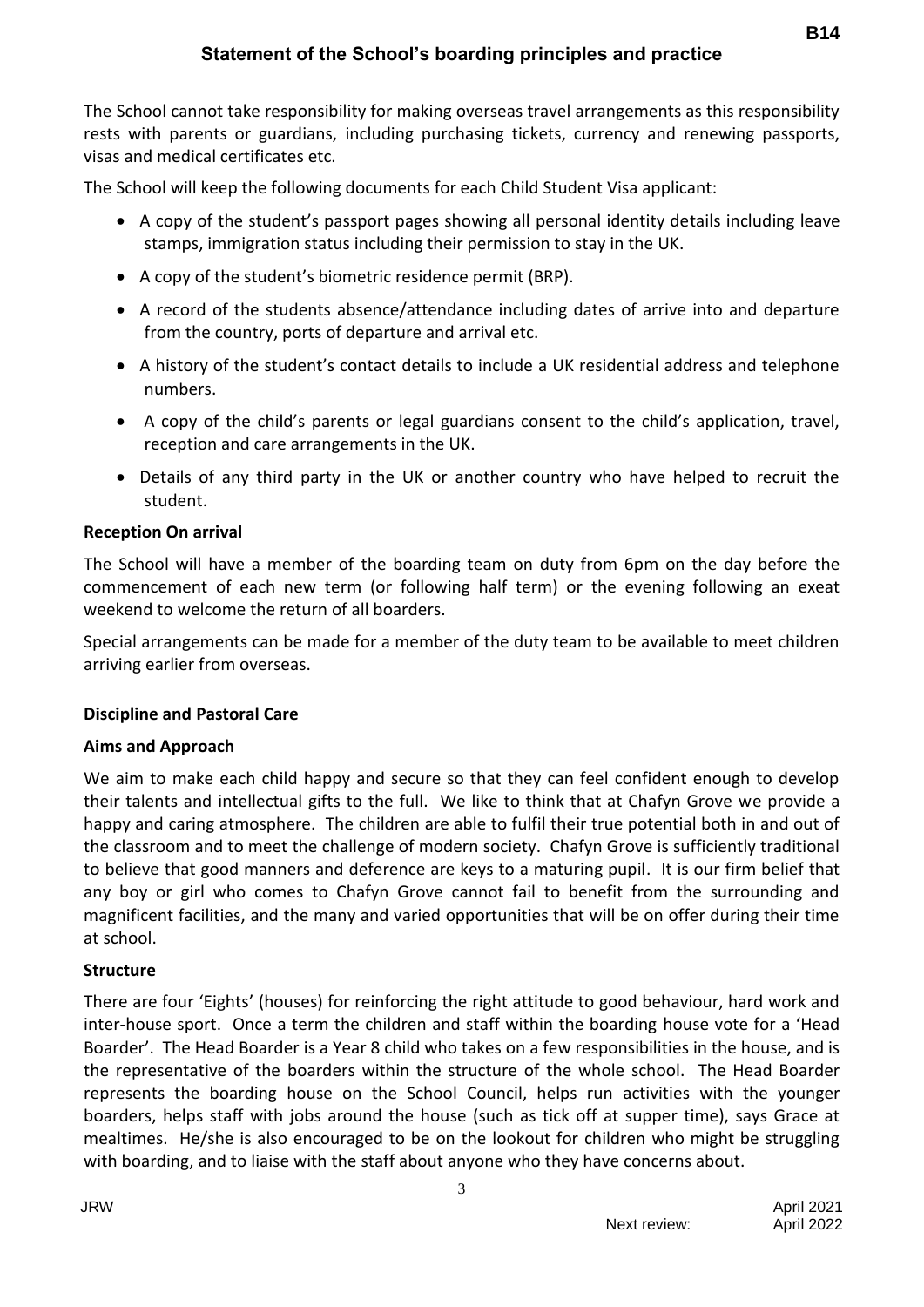#### **Boarders time – Rewards and Sanctions**

It is always better to reward than punish – ie. liberal use of praise. In addition, the "Boarder of the Week", rewards those who have gone above and beyond within the house. It is effectively a Good Samaritan Award fostering community relationships.

Sanctions for poor behaviour include early dorm time, 'off tuck' and giving table clearing duties. In extremis, the Houseparents may then refer to the Headmaster to see persistent malefactors.

If the Headmaster/Houseparents deem the behaviour to have been of a serious enough nature then there may be a boarding suspension, the length of which will be determined by Headmaster.

#### **Privacy**

Boarders' privacy is an important part of the ethos of the house. Whilst we live in a community, we appreciate that boarders need some time to themselves, and we ensure that they can shower and change privately.

We work to instil an atmosphere of mutual trust. However, occasionally we may ask a child (with another member of staff present) to show us the contents of their drawers or tuck boxes, if we have reason to believe that they contain items belonging to somebody else, or which are not allowed in school. If we have reason to believe that there are prohibited items in the possession of a child – whether drugs, alcohol, fireworks, stolen items or anything that might cause harm to themselves or to other children – we reserve the right to search without the child's permission (in line with Gov UK advice).

## **Recording and monitoring issues/complaints**

All issues are recorded by email to the Housemaster. Every evening the duty houseparent writes an 'evening update' and emails it to all boarding staff.

Complaints and issues that have arisen are recorded whether they have come from the children or by a phone call from parents. For serious notice of complaint, see separate "Boarding House Complaints Policy" (B16). Our complaints policy is on the school website and, in paper form, in the Boarders' sitting room.

Any appropriate news or announcement to be given to the House is relayed to the House at the following breakfast by the Housemaster.

## **Welfare**

Boarding incidents are written up into the school database (Schoolbase). These incidents are recorded because they are deemed serious enough to be recorded in a formal fashion, eg. severe homesickness, bullying incidents, parental separations, serious rule breaking, etc. There are separate concern sheets which can be used for safeguarding concerns, which would be written and given directly to the DSL.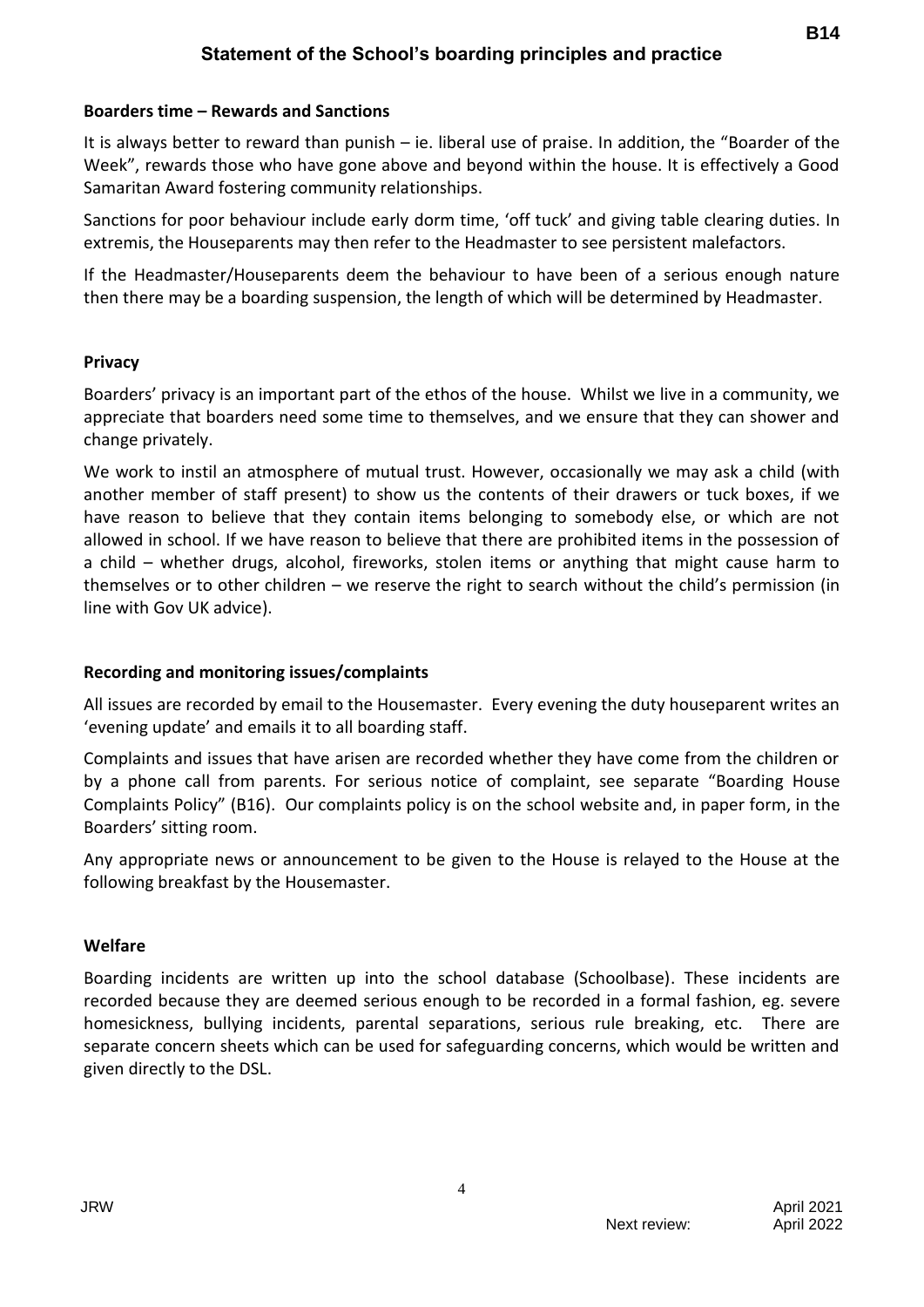## **Pupils Taking Problems to Adults**

## **Staff Members**

For a pupil, the tutor is the first point of the pastoral care system but there are many other links in the network of care for pupils. Notices are displayed around the school, both the 'bubbles' and information cards, which advise pupils where they may seek support from members of the School Staff.

If you have any concerns about a pupil in your tutor group, you should raise the matter either with the Head of Year, the Pastoral Deputy Head or  $-$  if it is a matter of Child Protection - the Safeguarding Officer (DSL). (See Safeguarding Policy).

If it is a minor matter, it may be appropriate to mention it at morning briefing or it could be something that you feel is more ongoing and should be discussed at the pastoral meeting.

Pupils who are having problems with their peers can be helped by circle time or discussion in small groups. This may be led by you, as tutor, or by your year leader.

#### **Someone Outside the School Community**

Some pupils may benefit from speaking with the independent listener. She can be contacted by phone (the number is on a sheet inside each dorm and in the phone booths), and also comes to school once a term, for children to speak to in person should they wish.

Another source of help may be Learning Support: Speech Therapy, Ed Psych and occupational therapists are all co -ordinated by the Learning Support Department.

#### **Bullying**

The boarding house does not tolerate bullying of any kind. If staff discover that an act of bullying or intimidation has taken place, we act immediately to stop any further occurrences of such behaviour, and it is treated as a safeguarding issue (peer on peer abuse). Whilst it is very difficult to eradicate bullying completely, we do everything in our power to ensure that all children within the boarding house are free from fear of being bullied. Children at Chafyn are taught that bullying:

- Goes on for a while, or happens regularly.
- Is deliberate. The person (or persons) want to hurt, humiliate or harm.
- Involves someone (or some people) who are stronger in some way than the person being bullied.

5

They will learn that bullying is not:

- A one-off fight or argument.
- A friend sometimes being nasty.
- An argument with a friend.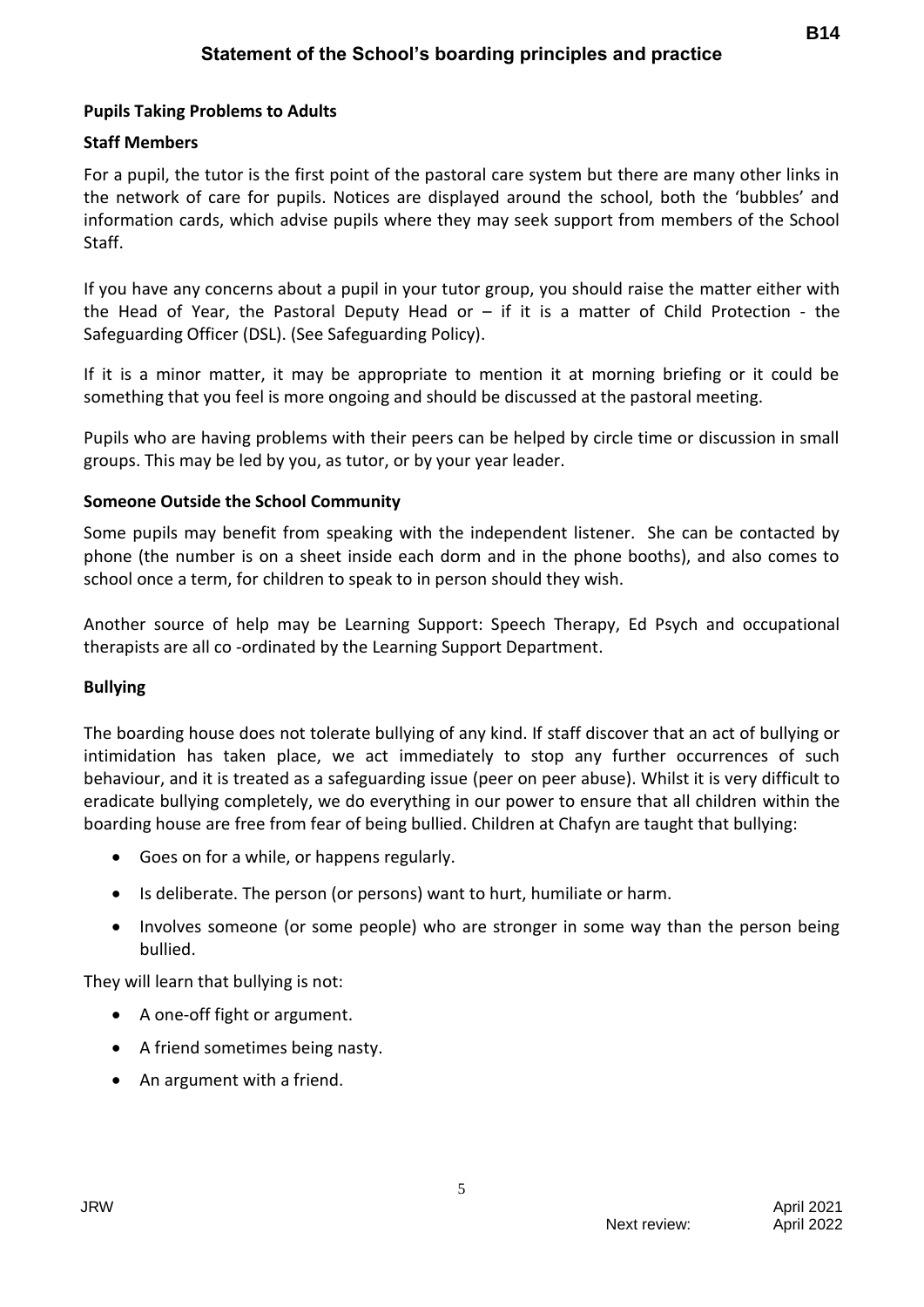## **Abuse**

"There is a fine boundary between support, care and friendship between staff and children and an excessive degree of intimacy. It is hoped that no member of staff will be prevented from comforting a distressed child adequately through fear of accusations of abuse".

Any incident arising is referred immediately to Chafyn's Safeguarding Officers; Amanda Maxwell, Lynsey Hearsey, Jason Webster or Cathy Jones. They have the responsibility to refer cases to statutory authority who may intervene if appropriate. There have been no such incidents in the last three years.

The investigating agencies are DSS

**NSPCC** The Police

See also the school's **Safeguarding Policy** (A6)

## **Technology**

No mobile phones or devices with phone or data access (eg 3G/4G) capabilities are permitted. There are some mobile rules listed below, which must be adhered to. They are as follows:

- Children will be able to collect their gadgets from Matrons' room after supper. They **must** then return it to matrons' room by 8.00pm. A list will be kept of all children's gadgets. These arrangements will differ slightly from day to day.
- Children **must only** connect to the internet via the school i-pads and school Wi-Fi system.
- Gadgets will be stored in matrons' room.
- Gadgets MUST be clearly named.
- No other child is allowed to borrow another child's gadget. This includes siblings.
- Gadgets will not be covered by school insurance.

If a boarder does not keep to the points above, they will forfeit the right to use their gadget for a week and repeat offenders will be asked to leave their gadget at home. We will have a zero tolerance with regards to internet use and gadget misuse so there must be no connection **whatsoever** to the internet. Any child found to have been using the internet on their gadget will have it taken away immediately. Parents are asked to stress this point to their children before sending the gadgets in. The houseparents make it very clear what will happen should a boarder misuse their gadget.

## **Health**

Most of the children are registered with the school surgery (Three Chequers Medical Practice) who will see children whenever deemed necessary.

There is always a matron on duty to care for the medical needs of the children; this includes First Aid and the administration of prescribed medicines as agreed by the parent.

6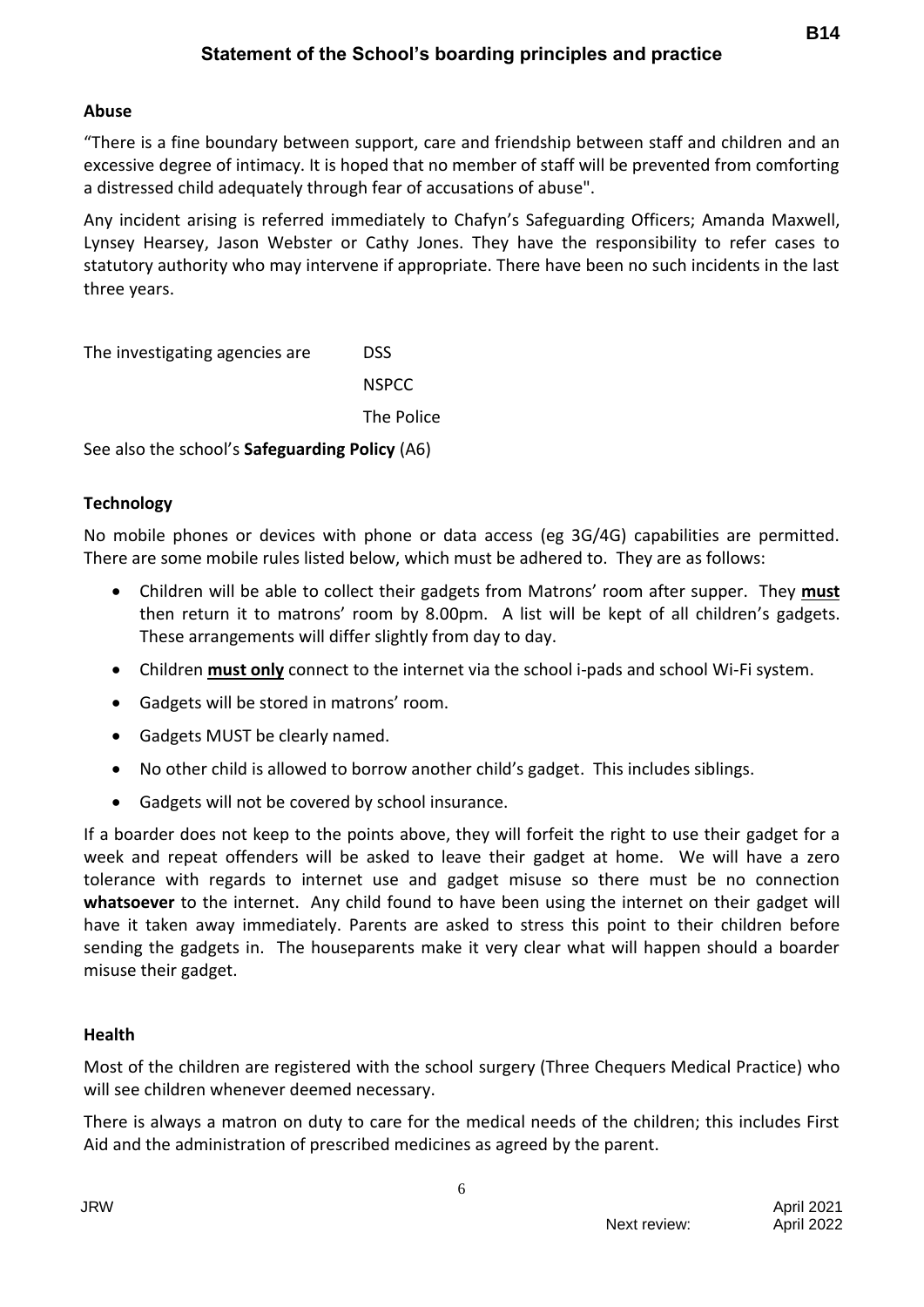## **Statement of the School's boarding principles and practice**

If a child becomes unwell during the school day and needs to be put to bed, they will be admitted into the Health Centre where they will receive care until they are well or until they are taken home by their parent. If they are full boarders, they will be transferred to Boarding Sick Bay overnight. The parents will be informed of illness or accident at the earliest appropriate time.

In the case of an accident or a medical emergency, an ambulance will be called or, if appropriate, the child will be transported by the school to the Accident and Emergency department at Salisbury District Hospital (Tel: 01722 336262).

## **Catering**

Catering is provided in-house with our own catering team and very experienced Catering Manager. The Catering Manager liaises closely with the Head of Boarding, regularly meeting to review future menu choices, snacks and packed lunches and incorporates feedback from pupils. On a weekly basis the Catering Manager and the Head of Boarding will meet to discuss and plan the boarding menu for the weekend to link in with boarding activities.

The children are given a varied and nutritious diet – menus are on a rolling 3 week programme. The School Council, made up of staff and elected year group pupils, has an input with regard to the choice of menu. Boarders with specific dietary needs such as children with celiac disease, dairy intolerance and allergies are catered for and are given specific foods to complement the food they are able to eat from the main menu.

We try not to serve nuts in the school.

## **Provision for pupils with particular religious, dietary, language or cultural needs**

While the school runs broadly on Christian values, children from other faiths are welcomed and their dietary and cultural needs are accommodated and respected. Children for whom English is their second language tend to come from Spain or China and are welcomed in the boarding house. We have some Spanish speaking teachers, a chaperone service to take them to and from the airport and they are given EFL support.

# **Boarding Routine** Monday to Friday 7.10am Rise, wash, dress, make beds and tidy 7.30 – 8.00am Breakfast – cereals, fruit juice, cooked dish, toast, tea, coffee and milk Medicine Cupboard 8.00 am approx. To dorms to clean teeth and get ready for school 8.20am

School day starts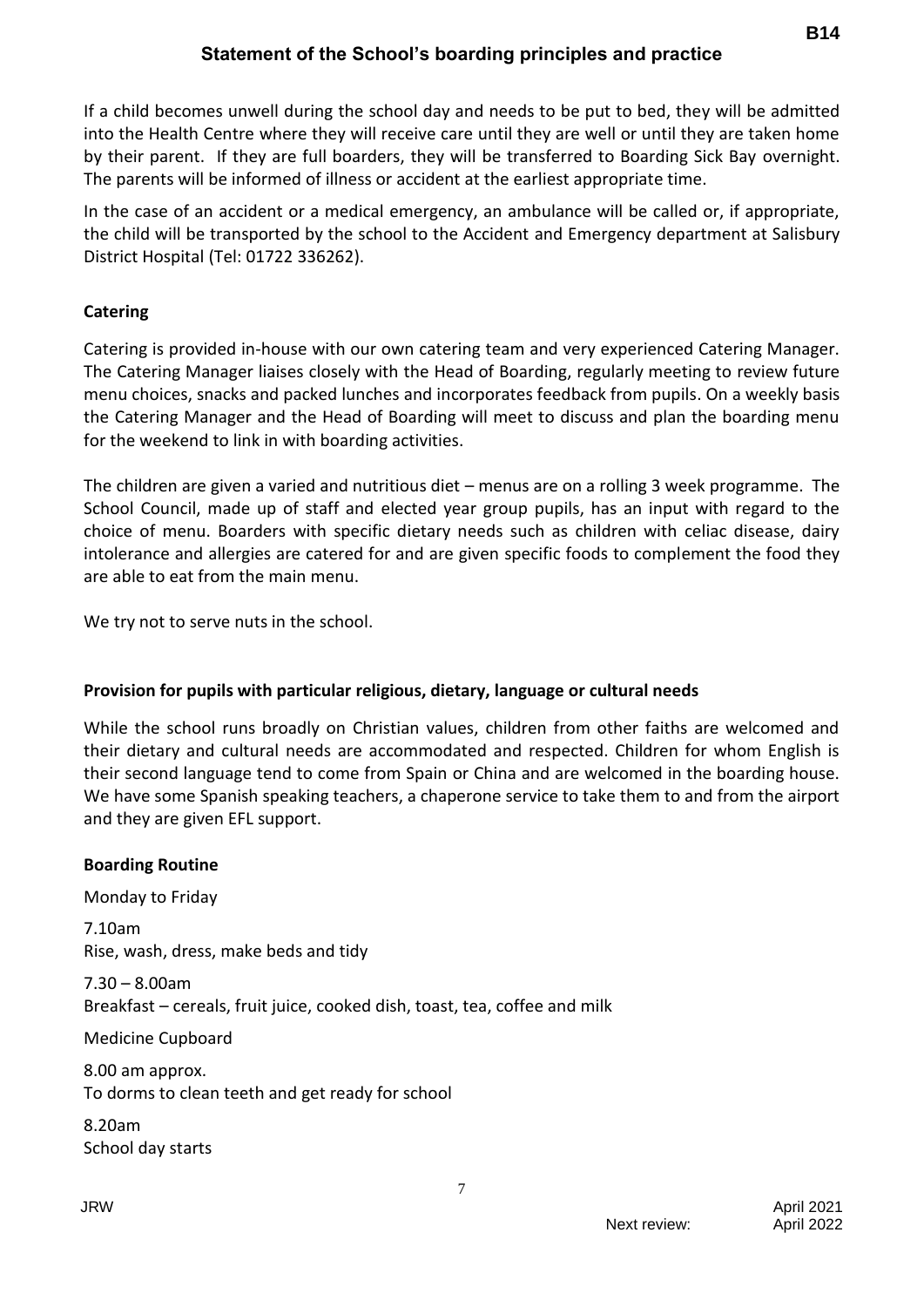10.50 – 11.20am Break – milk and a variety of snacks

 $12.30 - 1.30$ pm Lunch – choice of hot meals (including vegetarian) /salad Pudding/fruit/yogurt

4.40pm Tea – A variety of snacks, fruit, tea, squash

5.00 – 5.30/5.45pm All Boarders attend prep which has more 'hands on' help – younger are heard to read, given help with tables and spellings, etc.

After prep, boarders change into casual clothes ready for supper.

6.00pm

Supper – hot meal (including vegetarian) plus fruit and bread if requested.

Houseparents, matrons and duty staff to supervise manners and ensure proper meal is eaten. Head of House checks off all boarding children.

7.00pm

After supper various activities are offered by the evening duty member of staff. These can range from sporting activities to art, bingo, use of the school i-pads or cookery. The sports hall is available during this time on a Tuesday evening and a Friday evening.

8

7.45pm Years 3, 4 and 5 to shower

8.00pm Year 6 to shower

Y8 cereal/toast

8.10pm Year 7 to shower

8.20pm Year 8 to shower

BEDTIMES (these are latest times)

| Year <sub>3</sub> | Reading 8.00pm Lights out by 8.15pm  |
|-------------------|--------------------------------------|
| Year 4            | Reading 8.00pm Lights out by 8.15pm  |
| Year 5            | Reading 8.05pm Lights out by 8.20pm  |
| Year 6            | Reading 8.20pm Lights out by 8.35pm  |
| Year 7            | Reading 8.35pm Lights out by 8.50pm  |
| Year 8            | Reading 8.50pm Lights out by 9.05pm. |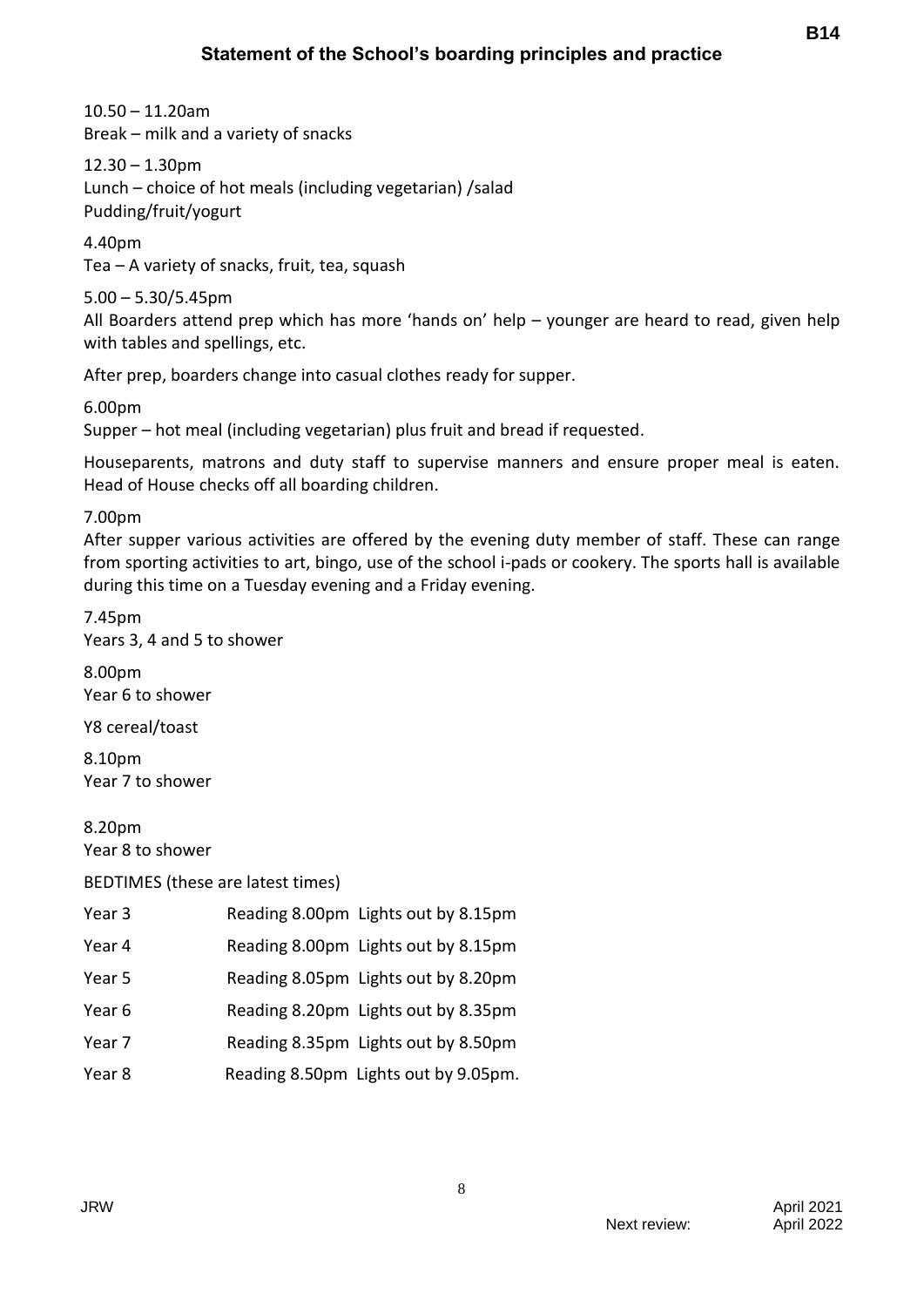## **Statement of the School's boarding principles and practice**

Various boarding activities take place before lights out, including bingo, stories, hot chocolate and films. Children are encouraged to read quietly before lights out and 10 minutes each evening is allocated to this. Younger boarders may have a story read to them.

At the weekends and later on in the summer term getting up times and bedtimes are usually later. The evening activity list can be seen separately.

Children can have showers after games and also shower every night. Year 8 may shower in the mornings from 7.00am.

Hair is washed at least once a week and toe and fingernails checked and cut weekly.

Nit checks take place once a month and treatment carried out as required.

#### **Washing**

All the washing is laundered on the premises. School uniform and sports kit is changed on a formal and regular basis. The children are encouraged to put out casual clothes for washing as necessary. The staff supervise and assist the younger boarders with this.

#### **Personal tidiness**

Children are responsible for making their own beds and keeping their possessions tidy. They may have a lockable toy box for books and toys. All members of the House staff encourage the children to improve their personal tidiness within the House.

#### **Tuck Shop**

The children have tuck on a Wednesday night. Sharon Webster runs this assisted by the Year 8s.

## **Saturdays**

Children have a normal programme of activities from 9.00am to 12.30pm. In the afternoons, many will be taking part in matches. Those not involved will be catered for by the duty staff with a choice of activities or a planned outing. Those leaving at lunchtime for the weekend are checked out by the Duty Housemaster/Matron. After supper the Duty Housemaster runs weekend evening entertainment.

#### **Sundays**

The houseparents arrange the Sunday programme, including catering arrangements. The duty staff (alongside the houseparents) then run the Sunday activity. A typical weekend may involve a trip to Bath or Bristol Rugby Club, or to the local countryside, the beach, ice skating, bowling, swimming, a trip to London or to the cinema. The pottery, art studio, sports hall, performance hall, squash courts, computer room and swimming pool (outdoor) can also form part of what is on offer.